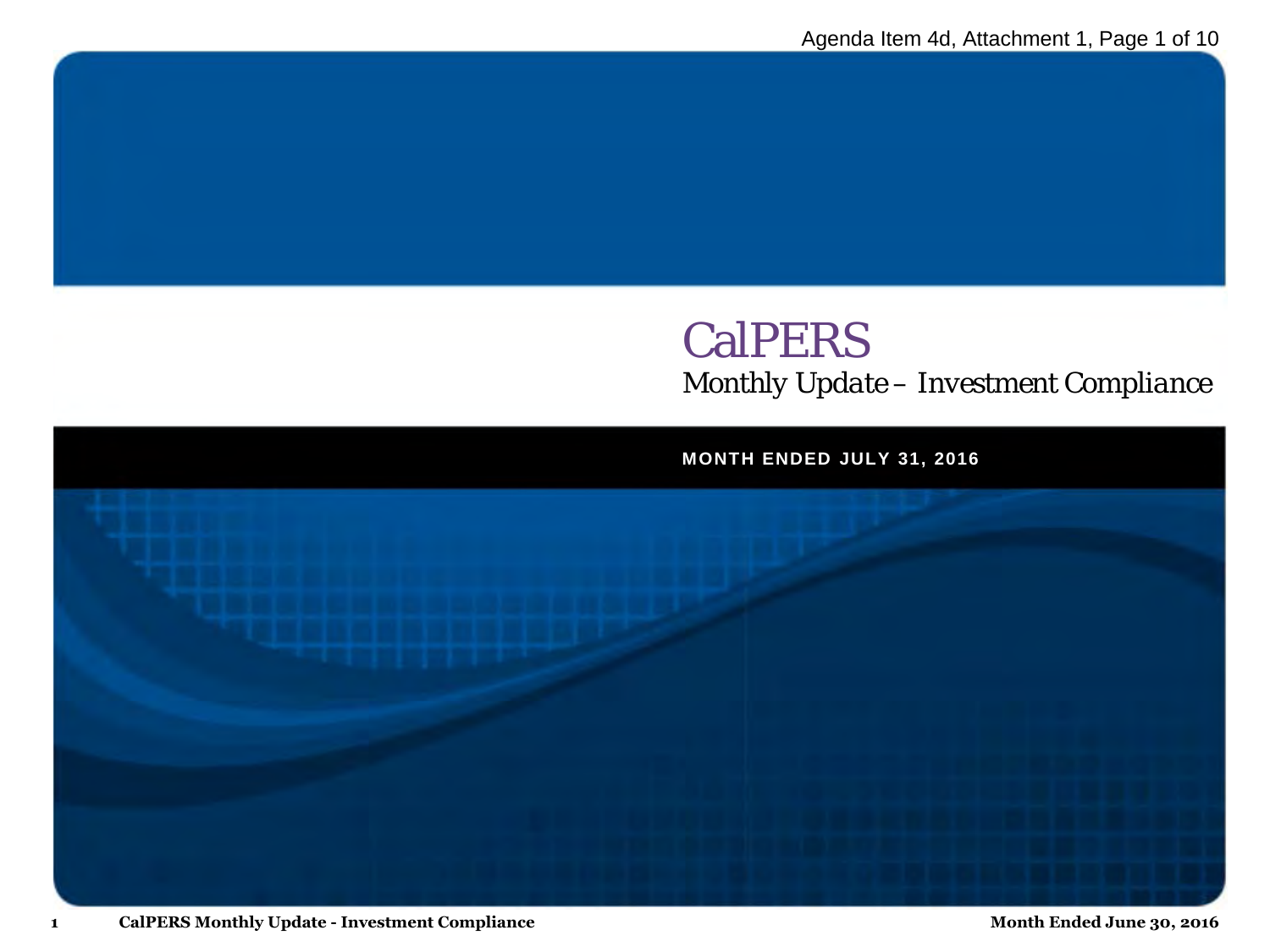#### **CalPERS Monthly Update – Investment Compliance**

As of July 31, 2016

Items Completed Under Delegated Authority Disclosure of Placement Agent Fees Investment Proposal Activity Summary Policy Exceptions Disclosure of Closed Session Action Items Investment Transactions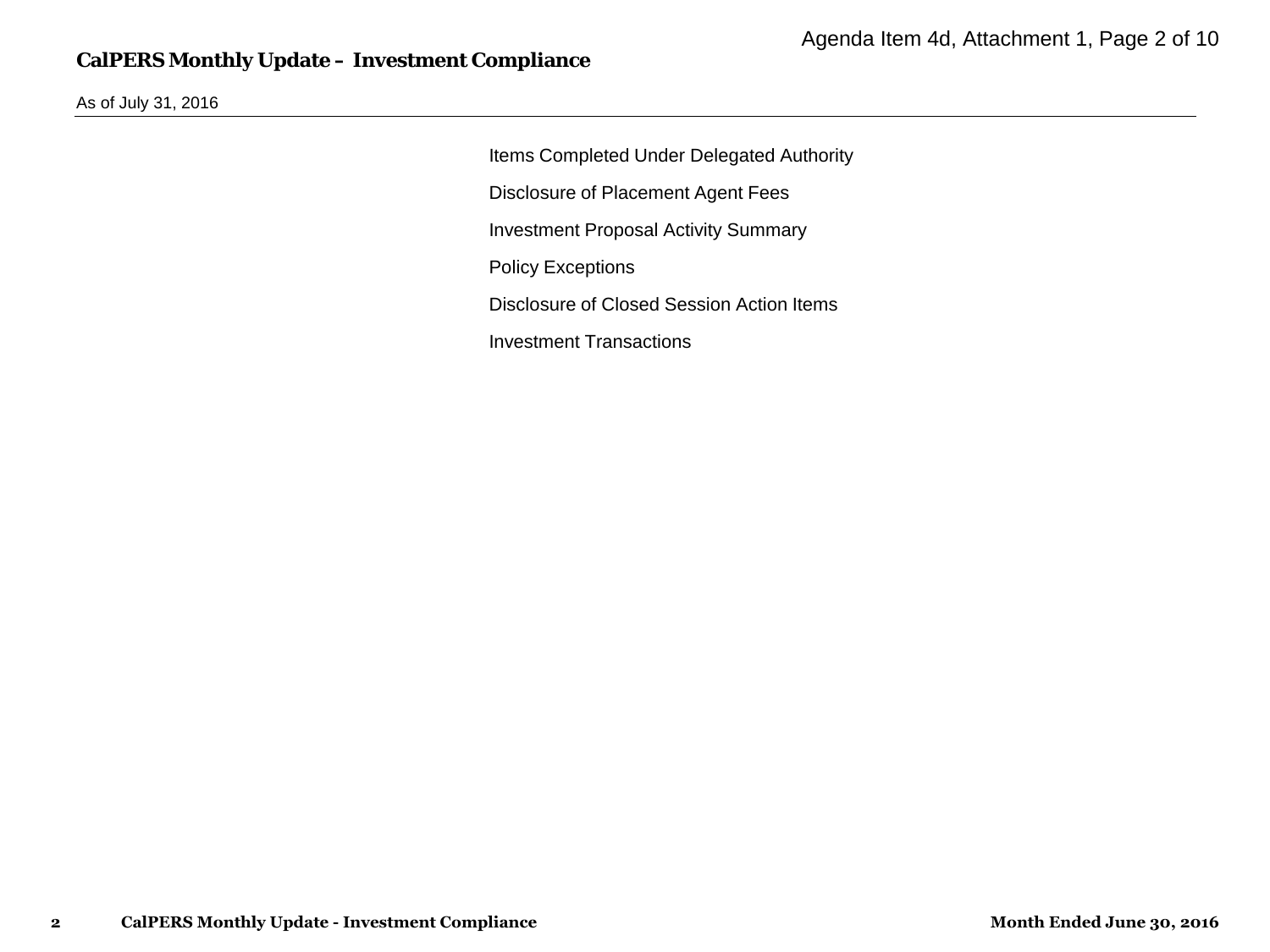#### **Items Completed Under Delegated Authority** *(for the month ended July 31, 2016)*

| <b>Program Area</b>   | <b>Name of Investment</b>                     | <b>Commitment</b><br>(\$ millions) | <b>Initial Funding Date</b> | <b>Complies with</b><br><b>Delegation</b><br><b>Number</b> |
|-----------------------|-----------------------------------------------|------------------------------------|-----------------------------|------------------------------------------------------------|
| Global Fixed Income   | Nomura Corporate Research & Asset Management  | 33.000                             | Mar-2002                    | 11-02-INV                                                  |
| <b>Private Equity</b> | Cerberus CP Partners II. L.P.                 | 500.000                            | Jul-2016                    | 07-02-INV                                                  |
| <b>Private Equity</b> | Permira VI                                    | €440.000                           | Jul-2016                    | 07-02-INV                                                  |
| <b>Real Assets</b>    | CalEast Solstice, LLC                         | 180.000                            | Jul-2016                    | 11-01-INV                                                  |
| <b>Real Assets</b>    | ARA China Investment Partners, LLC            | 500.000                            | Jul-2016                    | 11-01-INV                                                  |
| <b>Real Assets</b>    | Pacific Multifamily Investors, LLC            | 320.000                            | Jul-2016                    | 11-01-INV                                                  |
| Real Assets           | Institutional Core Multifamily Investors, LLC | 100.000                            | Jul-2016                    | 11-01-INV                                                  |
| <b>Real Assets</b>    | <b>GRI Base</b>                               | 236.880                            | Jul-2016                    | 11-01-INV                                                  |
| <b>Real Assets</b>    | GRI DT 2012 and Beyond                        | 89.850                             | Jul-2016                    | 11-01-INV                                                  |
| Real Assets           | Institutional Mall Investors, LLC             | 510.000                            | Jul-2016                    | $11-01-1$ NV                                               |
| <b>Real Assets</b>    | TechCore, LLC                                 | 200.000                            | Jul-2016                    | 11-01-INV                                                  |
| Real Assets           | Institutional Logistics Partners, LLC         | 400.000                            | Jul-2016                    | 11-01-INV                                                  |
| Real Assets           | Land Management Company, LLC                  | 2.800                              | Jul-2016                    | 11-01-INV                                                  |
| <b>Real Assets</b>    | Whitney Ranch Ventures, LLC                   | 5.000                              | Jul-2016                    | 11-01-INV                                                  |
| <b>Real Assets</b>    | Canyon Catalyst Fund, LLC                     | 75.000                             | Jul-2016                    | 11-01-INV                                                  |
| <b>Real Assets</b>    | FSP - Base                                    | 1,000.000                          | Jul-2016                    | 11-01-INV                                                  |
| <b>Real Assets</b>    | FSP - DT 2012 and Beyond                      | 250.000                            | Jul-2016                    | 11-01-INV                                                  |
| <b>Real Assets</b>    | IMP DT 2012 and Beyond                        | 100.000                            | Jul-2016                    | 11-01-INV                                                  |
| <b>Real Assets</b>    | IMP - Base                                    | 750.000                            | Jul-2016                    | 11-01-INV                                                  |
| <b>Real Assets</b>    | CalEast Canada Limited Partnership            | 1.700                              | Dec-2010                    | 11-01-INV                                                  |
| <b>Real Assets</b>    | CalEast Solstice - Base                       | 17.000                             | Jan-2016                    | 11-01-INV                                                  |
| Real Assets           | CalEast Solstice-DT Other                     | 181.020                            | Jan-2016                    | 11-01-INV                                                  |
| <b>Real Assets</b>    | CalEast Solstice- DT Land                     | 15.300                             | Jan-2016                    | 11-01-INV                                                  |
| <b>Real Assets</b>    | ARA China Long Term Hold                      | 1.920                              | Jul-2012                    | 11-01-INV                                                  |
| <b>Real Assets</b>    | <b>HCR LTH</b>                                | 1.091                              | Jan-2013                    | 11-01-INV                                                  |
| <b>Real Assets</b>    | National Office Partners, LLC (CWP)           | 39.000                             | Dec-2010                    | 11-01-INV                                                  |
| <b>Real Assets</b>    | Pacific Multifamily Investors, LLC            | 2.000                              | Nov-2013                    | 11-01-INV                                                  |
| <b>Real Assets</b>    | Institutional Core Multifamily Investors      | 4.775                              | Mar-2013                    | 11-01-INV                                                  |
| <b>Real Assets</b>    | <b>GRI Base</b>                               | 23.562                             | Aug-2012                    | 11-01-INV                                                  |
| <b>Real Assets</b>    | <b>GRI DT 2011</b>                            | 0.980                              | Feb-2011                    | 11-01-INV                                                  |
| <b>Real Assets</b>    | <b>Global Retail Investors</b>                | 58.338                             | Aug-2005                    | 11-01-INV                                                  |
| <b>Real Assets</b>    | IMI - Base                                    | 246.605                            | Jan-2013                    | 11-01-INV                                                  |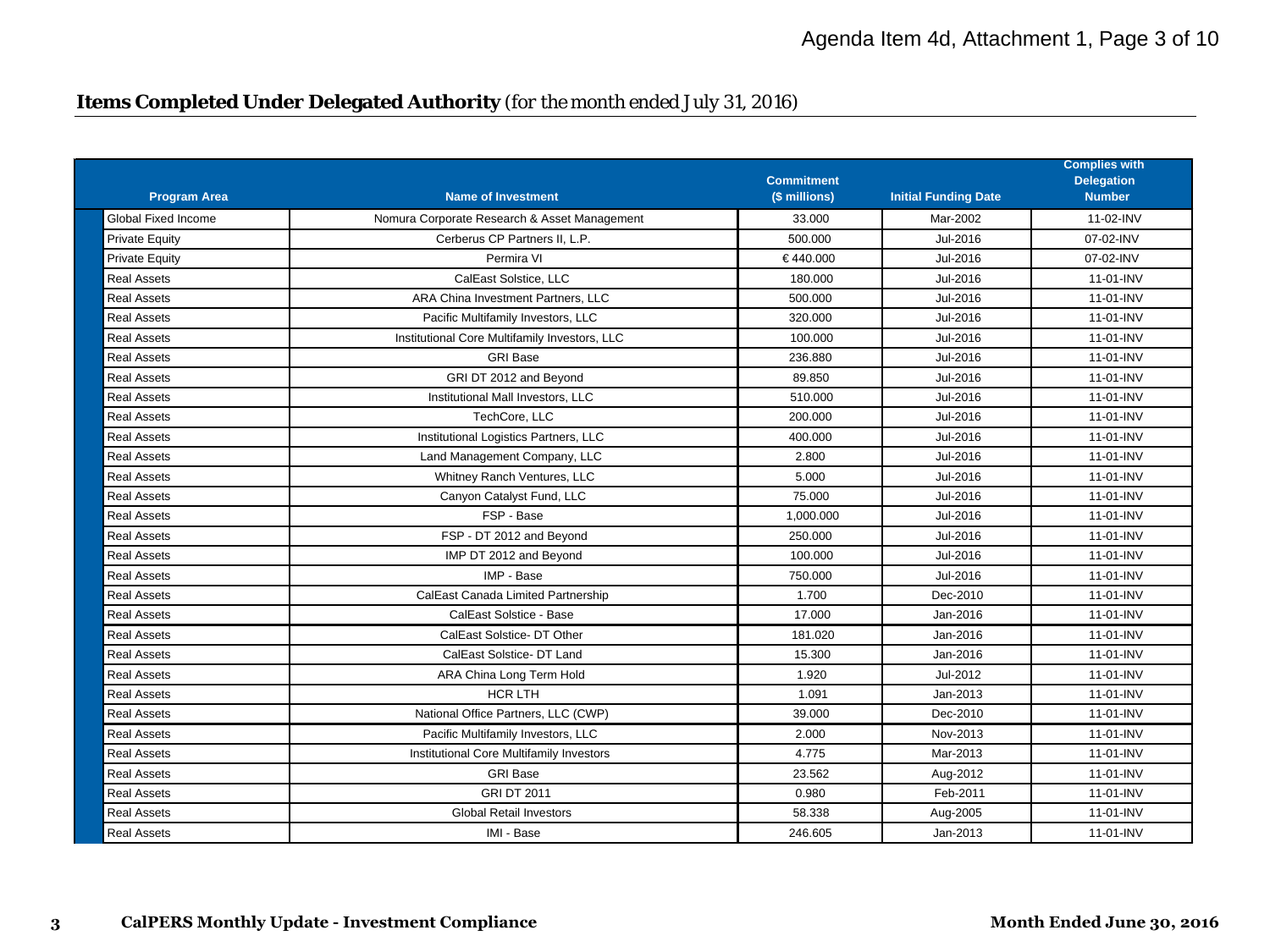# **Items Completed Under Delegated Authority** *(for the month ended July 31, 2016)*

| <b>Program Area</b> | <b>Name of Investment</b>                 | <b>Commitment</b><br>(\$ millions) | <b>Initial Funding Date</b> | <b>Complies with</b><br><b>Delegation</b><br><b>Number</b> |
|---------------------|-------------------------------------------|------------------------------------|-----------------------------|------------------------------------------------------------|
| <b>Real Assets</b>  | IMI - DT 2011                             | 33.001                             | Mar-2011                    | 11-01-INV                                                  |
| <b>Real Assets</b>  | CalEast Industrial Investors, LLC         | 55.216                             | Dec-2019                    | 11-01-INV                                                  |
| <b>Real Assets</b>  | TechCore, LLC                             | 27.927                             | Apr-2012                    | 11-01-INV                                                  |
| <b>Real Assets</b>  | <b>CalWest- CalPERS</b>                   | 1.252                              | Apr-2013                    | 11-01-INV                                                  |
| <b>Real Assets</b>  | <b>KC 2011, LLC</b>                       | 24.159                             | Apr-2011                    | 11-01-INV                                                  |
| <b>Real Assets</b>  | Land Management Company, LLC              | 246.000                            | Jul-2014                    | 11-01-INV                                                  |
| <b>Real Assets</b>  | Whitney Ranch Venture, LLC                | 32.000                             | Sep-2013                    | 11-01-INV                                                  |
| <b>Real Assets</b>  | Newland National Partners IV, LLC         | 0.940                              | Apr-2006                    | 11-01-INV                                                  |
| <b>Real Assets</b>  | <b>HCB LTH</b>                            | 7.730                              | May-2012                    | 11-01-INV                                                  |
| <b>Real Assets</b>  | FSP - Base                                | 53.000                             | Apr-2012                    | 11-01-INV                                                  |
| <b>Real Assets</b>  | FSP - DT 2012 and Beyond                  | 75.000                             | Jul-2012                    | 11-01-INV                                                  |
| <b>Real Assets</b>  | FSP - DT 2011                             | 31.000                             | Apr-2011                    | 11-01-INV                                                  |
| <b>Real Assets</b>  | IMP DT 2012 and Beyond                    | 26.000                             | Oct-2010                    | 11-01-INV                                                  |
| <b>Real Assets</b>  | <b>Institutional Multifamily Partners</b> | 59.000                             | Oct-2010                    | 11-01-INV                                                  |
| <b>Real Assets</b>  | IMP - Base                                | 17.000                             | Jul-2012                    | 11-01-INV                                                  |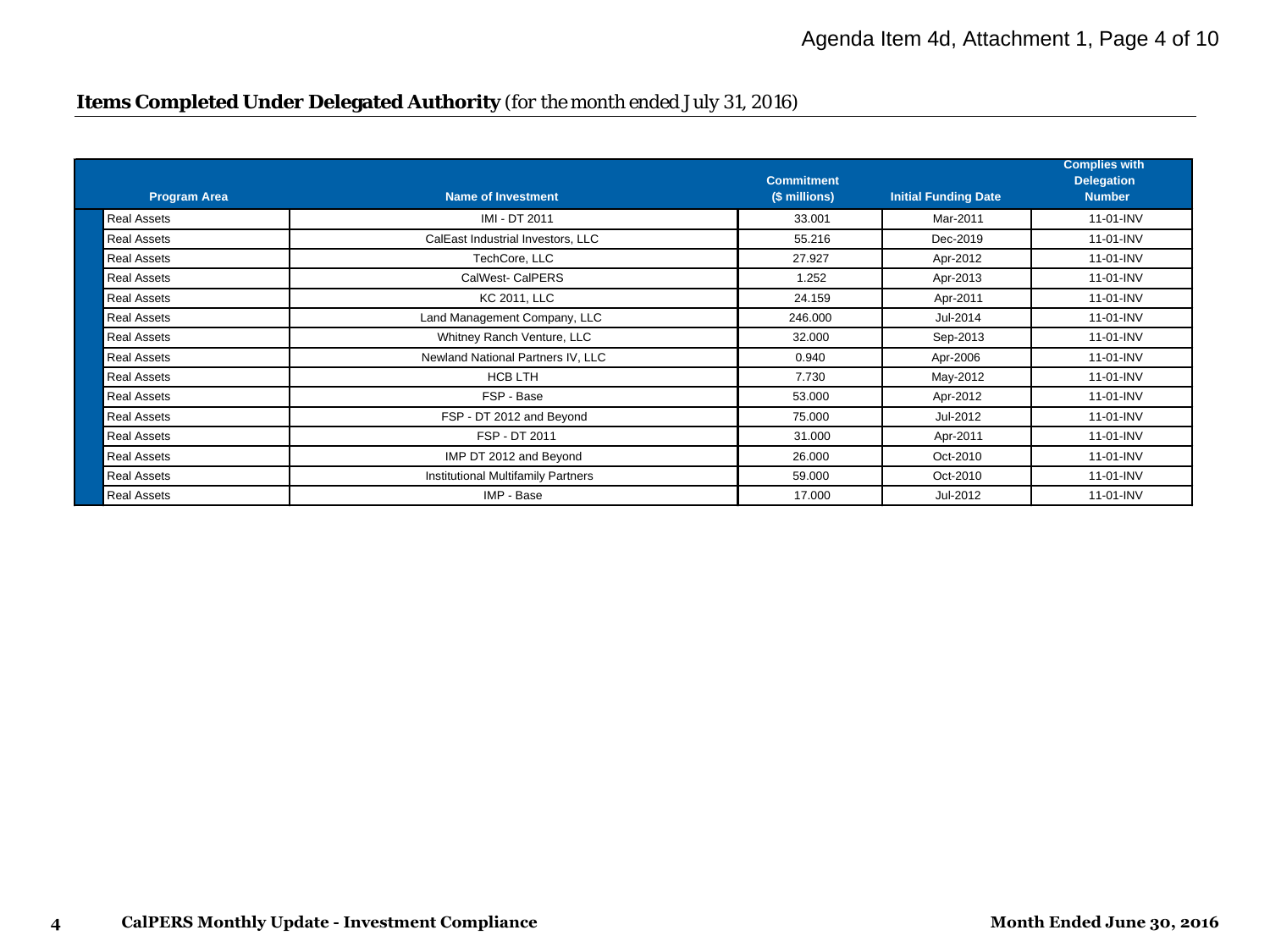# **Disclosure of Placement Agent Fees** *(for the month ended July 31, 2016)*

| <b>Firm Name</b>                                                      | Permira VI G.P. Limited                                                                                                                                                                                                                                                                                                                                                                                                                                                                          | Kohlberg Kravis Roberts & Co. L.P.                                                                                                                                                                                                                                                                                                                                                                                                                                                                                                                                                                                                                                                                                                                                                                                                                                                                                                                                                                                                                                                                                                                             |  |
|-----------------------------------------------------------------------|--------------------------------------------------------------------------------------------------------------------------------------------------------------------------------------------------------------------------------------------------------------------------------------------------------------------------------------------------------------------------------------------------------------------------------------------------------------------------------------------------|----------------------------------------------------------------------------------------------------------------------------------------------------------------------------------------------------------------------------------------------------------------------------------------------------------------------------------------------------------------------------------------------------------------------------------------------------------------------------------------------------------------------------------------------------------------------------------------------------------------------------------------------------------------------------------------------------------------------------------------------------------------------------------------------------------------------------------------------------------------------------------------------------------------------------------------------------------------------------------------------------------------------------------------------------------------------------------------------------------------------------------------------------------------|--|
| <b>Asset Class</b>                                                    | Private Equity                                                                                                                                                                                                                                                                                                                                                                                                                                                                                   | <b>Private Equity</b>                                                                                                                                                                                                                                                                                                                                                                                                                                                                                                                                                                                                                                                                                                                                                                                                                                                                                                                                                                                                                                                                                                                                          |  |
| Fund                                                                  | Permira VI                                                                                                                                                                                                                                                                                                                                                                                                                                                                                       | KKR Americas Fund XII L.P.                                                                                                                                                                                                                                                                                                                                                                                                                                                                                                                                                                                                                                                                                                                                                                                                                                                                                                                                                                                                                                                                                                                                     |  |
| Placement Agent /<br>Firm                                             | Chris Davison, Partner, Permira<br>Rebecca Zimmerman, Professional, Permira<br>Monica Chase, Professional, Permira                                                                                                                                                                                                                                                                                                                                                                               | Dan McLaughlin, Employee                                                                                                                                                                                                                                                                                                                                                                                                                                                                                                                                                                                                                                                                                                                                                                                                                                                                                                                                                                                                                                                                                                                                       |  |
| <b>Placement Agent</b><br><b>Employment</b>                           | Internal Employees                                                                                                                                                                                                                                                                                                                                                                                                                                                                               | Internal Employee                                                                                                                                                                                                                                                                                                                                                                                                                                                                                                                                                                                                                                                                                                                                                                                                                                                                                                                                                                                                                                                                                                                                              |  |
|                                                                       | Permira Advisers LLP and Permira Advisers (London) Limited are authorized and regulated by the                                                                                                                                                                                                                                                                                                                                                                                                   | KKR's investment advisory business is conducted through either Kohlberg Kravis Roberts & Co. L.P<br>or its wholly-owned subsidiary KKR Credit Advisors (US) LLC, both of which are registered with the<br>U.S. Securities Exchange Commission (the "SEC") as investment advisers under the Investment<br>Advisers Act of 1940. KKR Capital Markets LLC is an affiliate of KKR registered as a broker-dealer<br>with the SEC under the Exchange Act of 1934 and in all 50 U.S. States and U.S. territories and is a<br>member of the Financial Industry Regulatory Authority.<br>KKR Capital Markets Limited is an affiliate of KKR authorized in the United Kingdom under the                                                                                                                                                                                                                                                                                                                                                                                                                                                                                  |  |
| Registered with U.S.<br>or non-U.S. financial<br>regulatory authority | UK Financial Conduct Authority (FCA), Permira Advisers Limited is regulated by the Securities and<br>Futures Commission (SFC) in Hong Kong, the general partners of the Permira funds are licensed by<br>by the Luxembourg Ministry of Justice and supervised by the Commission de Surveillance du<br>Secteur Financier ("CSSF").                                                                                                                                                                | Financial Services and Markets Act 2000, or FSMA, and has permission to engage in a number of<br>activities regulated under FSMA, including dealing as principal or agent and arranging deals in<br>the Guernsey Financial Services Commission ("GFSC"), and Permira Luxembourg S.a.r.I is licensed  relation to certain types of specified investments and arranging the safeguarding and administration<br>of assets. Kohlberg Kravis Roberts & Co. Limited is an affiliate of KKR authorized in the United<br>Kingdom under FSMA and has permission to engage in a number of regulated activities including<br>advising on and arranging deals relating to corporate finance business in relation to certain types of<br>specified investments. KKR Asset Management Ltd. is an affiliate of KKR authorized in the United<br>Kingdom under FSMA and has permission to engage in a number of regulated activities including<br>and advising on and arranging deals in relation to certain types of specified investments.                                                                                                                                    |  |
|                                                                       |                                                                                                                                                                                                                                                                                                                                                                                                                                                                                                  | KKR Capital Markets Asia Limited is licensed by the Securities and Futures Commission in Hong<br>Kong to carry on dealing in securities and advising on securities regulated activities.                                                                                                                                                                                                                                                                                                                                                                                                                                                                                                                                                                                                                                                                                                                                                                                                                                                                                                                                                                       |  |
| Registered<br>Lobbyist(s)                                             | Permira Advisers LLP and Permira Advisers LLC are registered in California as lobbyist employers.<br>Chris Davison (a partner at Permira Advisers LLP), Rebecca Zimmerman (a professional at Permira<br>Advisers LLP) and Monica Chase (a professional at Permira Advisers LLC) are registered in<br>California as lobbyists.                                                                                                                                                                    | Dan McLaughlin/California                                                                                                                                                                                                                                                                                                                                                                                                                                                                                                                                                                                                                                                                                                                                                                                                                                                                                                                                                                                                                                                                                                                                      |  |
| <b>Estimated Placement</b><br><b>Agent Compensation</b>               | There is no specific compensation relating to services to CalPERS. The three employees noted<br>above are internal investor relations professionals who are involved in marketing Permira private<br>equity and debt funds to institutional investors globally. Their compensation is based on their, and<br>Permira's, overall performance. An estimate of dollar compensation allocation to CalPERS<br>investment would be approximately USD1,000 to USD5,000 for each of the three lobbyists. | As an employee of Kohlberg Kravis Roberts & Co. L.P. ("KKR" or the "Firm"), Mr. McLaughlin's<br>compensation includes a fixed salary plus discretionary bonus. A KKR employee's annual<br>discretionary bonus is based on a number of factors, including his or her individual performance as<br>compared to personal goals and objectives, his or her business unit's performance and the<br>performance of the Firm. KKR employee compensation is not directly tied to activities with CalPERS.<br>or contingent upon CalPERS investment in any funds, vehicles or accounts sponsored or managed<br>by KKR. KKR may consider an employee's role in the Firm's relationship with CalPERS as one factor<br>of his or her individual performance, among many. There is no written agreement between KKR and<br>Mr. McLaughlin regarding assets, securities or services offered to CalPERS. None of Mr.<br>McLaughlin's compensation is allocable to a specific investment. However, for the purposes of this<br>report, Mr. McLaughlin has earned approximately \$4,860.00 in compensation for 16 hours of<br>activities and meetings directly tied to CalPERS. |  |
|                                                                       |                                                                                                                                                                                                                                                                                                                                                                                                                                                                                                  | KKR has not compensated or agreed to compensate any person or entity outside of KKR (or its<br>affiliates) to act as a Placement Agent in connection with the offer of assets, securities or services to<br>CalPERS.                                                                                                                                                                                                                                                                                                                                                                                                                                                                                                                                                                                                                                                                                                                                                                                                                                                                                                                                           |  |
| <b>Disclosed Campaign</b><br>Gifts and<br><b>Contributions</b>        | None                                                                                                                                                                                                                                                                                                                                                                                                                                                                                             | See Notes                                                                                                                                                                                                                                                                                                                                                                                                                                                                                                                                                                                                                                                                                                                                                                                                                                                                                                                                                                                                                                                                                                                                                      |  |
| <b>Notes</b>                                                          | None                                                                                                                                                                                                                                                                                                                                                                                                                                                                                             | This Placement Agent Disclosure was received as part of the due diligence process. Private Equity<br>chose not to make a commitment to this fund and therefore the supplemental information regarding<br>campaign gifts and contributions was not requested.                                                                                                                                                                                                                                                                                                                                                                                                                                                                                                                                                                                                                                                                                                                                                                                                                                                                                                   |  |
| <b>Transaction Type</b>                                               | New                                                                                                                                                                                                                                                                                                                                                                                                                                                                                              | <b>New</b>                                                                                                                                                                                                                                                                                                                                                                                                                                                                                                                                                                                                                                                                                                                                                                                                                                                                                                                                                                                                                                                                                                                                                     |  |

**Transaction Type** New New \*This information is provided directly from the Placement Agent Disclosure Form as submitted to CalPERS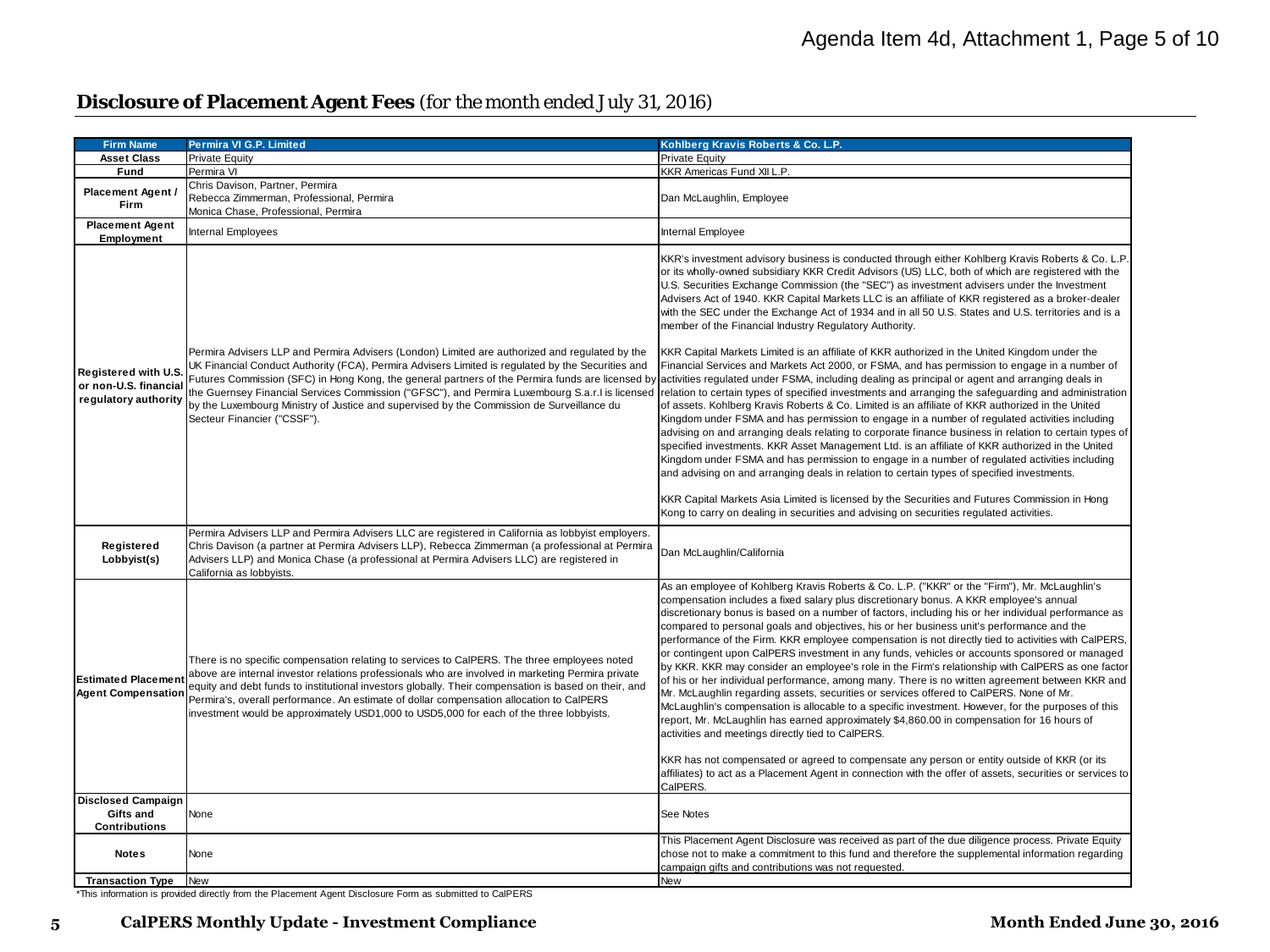# **Investment Proposal Activity Summary** *(for the month ended July 31, 2016)*

|                                          | <b>Private Equity</b> | Forestland   | Infrastructure  | <b>Real Estate</b> | <b>Global Equities</b> | <b>Commodities</b>       | <b>Global Fixed</b><br>Income | <b>Total</b> |
|------------------------------------------|-----------------------|--------------|-----------------|--------------------|------------------------|--------------------------|-------------------------------|--------------|
|                                          |                       |              |                 |                    |                        |                          |                               |              |
| <b>Start of Month Proposals</b>          | 22                    |              | 22              | 10                 | 14                     | $\mathbf{0}$             | $\overline{2}$                | 71           |
|                                          |                       |              |                 |                    |                        |                          |                               |              |
| New Proposals During the Month           | 6                     | $\mathbf{0}$ | 6               | 4                  | 5                      | $\overline{2}$           |                               | 24           |
|                                          |                       |              |                 |                    |                        |                          |                               |              |
| <b>Reinstated Proposals During Month</b> | $\Omega$              | $\Omega$     | $\Omega$        | $\Omega$           | $\Omega$               | $\mathbf{0}$             | $\Omega$                      |              |
|                                          |                       |              |                 |                    |                        |                          |                               |              |
| <b>Decisions During the Month</b>        |                       |              | 9               | 8                  | 10 <sup>10</sup>       | $\mathbf{0}$             | 3                             | 38           |
|                                          |                       |              |                 |                    |                        |                          |                               |              |
| <b>End of Month Proposals</b>            | 21                    | $\bf{0}$     | 19 <sub>1</sub> |                    | ്യ                     | $\overline{\phantom{a}}$ | $\bf{0}$                      | 57           |
|                                          |                       |              |                 |                    |                        |                          |                               |              |

**Status Details**

|                                   |                                          |                       | <b>Private Asset Classes</b> |                |                         |                        | <b>Public Asset Classes</b> |                               |              |
|-----------------------------------|------------------------------------------|-----------------------|------------------------------|----------------|-------------------------|------------------------|-----------------------------|-------------------------------|--------------|
|                                   | <b>Status</b>                            | <b>Private Equity</b> | Forestland                   | Infrastructure | <b>Real Estate</b>      | <b>Global Equities</b> | <b>Commodities</b>          | <b>Global Fixed</b><br>Income | <b>Total</b> |
| <b>Start of Month Proposals</b>   |                                          |                       |                              |                |                         |                        |                             |                               |              |
|                                   | Submitted                                | $\mathbf{0}$          | $\mathbf{0}$                 | $\mathbf{0}$   | $\overline{\mathbf{1}}$ | 9                      | $\mathbf{0}$                | $\mathbf{1}$                  | 11           |
|                                   | Screening                                | 17                    |                              | 20             | 9                       | 5                      |                             |                               | 53           |
|                                   | Due Diligence                            | $\overline{2}$        | $\Omega$                     | $\overline{2}$ | $\Omega$                | $\Omega$               |                             |                               |              |
|                                   | Approved                                 | 3                     | $\mathbf{0}$                 | $\mathbf{0}$   | $\Omega$                | $\Omega$               | $\Omega$                    | $\Omega$                      | 3            |
|                                   | Subtotal                                 | 22                    | $\overline{ }$               | 22             | 10                      | 14                     | $\mathbf{0}$                | $\overline{2}$                | 71           |
|                                   |                                          |                       |                              |                |                         |                        |                             |                               |              |
|                                   | New Proposals During the Month           |                       |                              |                |                         |                        |                             |                               |              |
|                                   | <b>Subtotal</b>                          | 6                     | $\mathbf{0}$                 | 6              | $\overline{4}$          | 5                      | $\overline{2}$              | $\overline{1}$                | 24           |
|                                   |                                          |                       |                              |                |                         |                        |                             |                               |              |
|                                   | <b>Reinstated Proposals During Month</b> |                       |                              |                |                         |                        |                             |                               |              |
|                                   | <b>Subtotal</b>                          | $\mathbf{0}$          | $\mathbf{0}$                 | $\mathbf{0}$   | $\mathbf{0}$            | $\mathbf{0}$           | $\mathbf{0}$                | $\mathbf{0}$                  | $\mathbf{0}$ |
|                                   |                                          |                       |                              |                |                         |                        |                             |                               |              |
| <b>Decisions During the Month</b> |                                          |                       |                              |                |                         |                        |                             |                               |              |
|                                   | Committed                                | 3                     | $\overline{0}$               | $\mathbf{0}$   | $\mathbf{0}$            | $\mathbf{0}$           | $\mathbf{0}$                | $\mathbf{0}$                  | 3            |
|                                   | Declined                                 |                       |                              |                | 8                       | $\Omega$               |                             |                               | 25           |
|                                   | <b>Failed to Materialize</b>             | $\Omega$              |                              |                | $\Omega$                | $\Omega$               |                             |                               |              |
|                                   | Referred                                 | $\Omega$              | $\Omega$                     | $\Omega$       | $\Omega$                | 10 <sup>1</sup>        | $\Omega$                    | $\Omega$                      | 10           |
|                                   | <b>Subtotal</b>                          | $\overline{7}$        |                              | 9              | 8                       | 10                     | $\mathbf{0}$                | $\overline{\mathbf{3}}$       | 38           |
|                                   |                                          |                       |                              |                |                         |                        |                             |                               |              |
| <b>End of Month Proposals</b>     |                                          |                       |                              |                |                         |                        |                             |                               |              |
|                                   | Submitted                                |                       | $\overline{0}$               |                | $\mathbf{0}$            | $\mathbf{0}$           | $\overline{2}$              | $\mathbf{0}$                  |              |
|                                   | Screening                                | 18                    |                              | 16             |                         | 9                      |                             |                               |              |
|                                   | Due Diligence                            |                       |                              |                |                         | $\Omega$               |                             |                               |              |
|                                   | Approved                                 |                       | $\Omega$                     |                |                         | $\Omega$               |                             |                               |              |
|                                   | <b>Subtotal</b>                          | 21                    | $\mathbf{0}$                 | 19             | 6                       | 9                      | $\overline{2}$              | $\bf{0}$                      | 57           |

Start of Month Proposals for the Infrastructure Program for July (22) was revised down from the End of Month proposals for June (23) due to a duplicate proposal.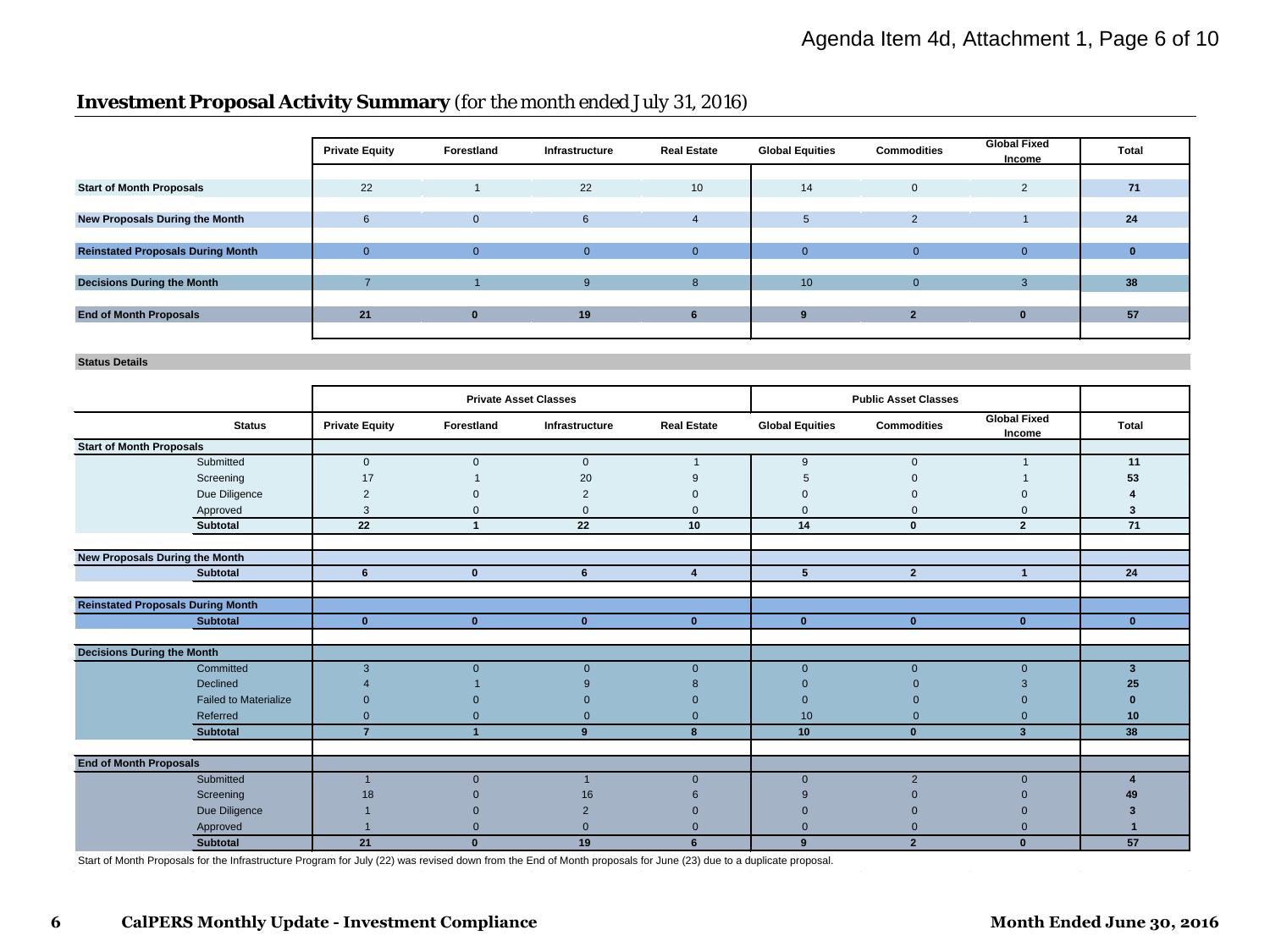#### **Policy Exceptions** *(for the month ended July 31, 2016)*

#### **Material Exceptions to Policy**

In accordance with policy requirements, the following is a summary of investment policy exceptions as reported by the Investment Office program areas. The following program areas had no exceptions to report for the month:

- o Private Equity
- o Real Assets
- o Investment Servicing Division
- o Global Equity
- o Global Governance
- o Global Fixed Income
- o Asset Allocation and Risk Management



# **Number of Monthly Policy Exceptions**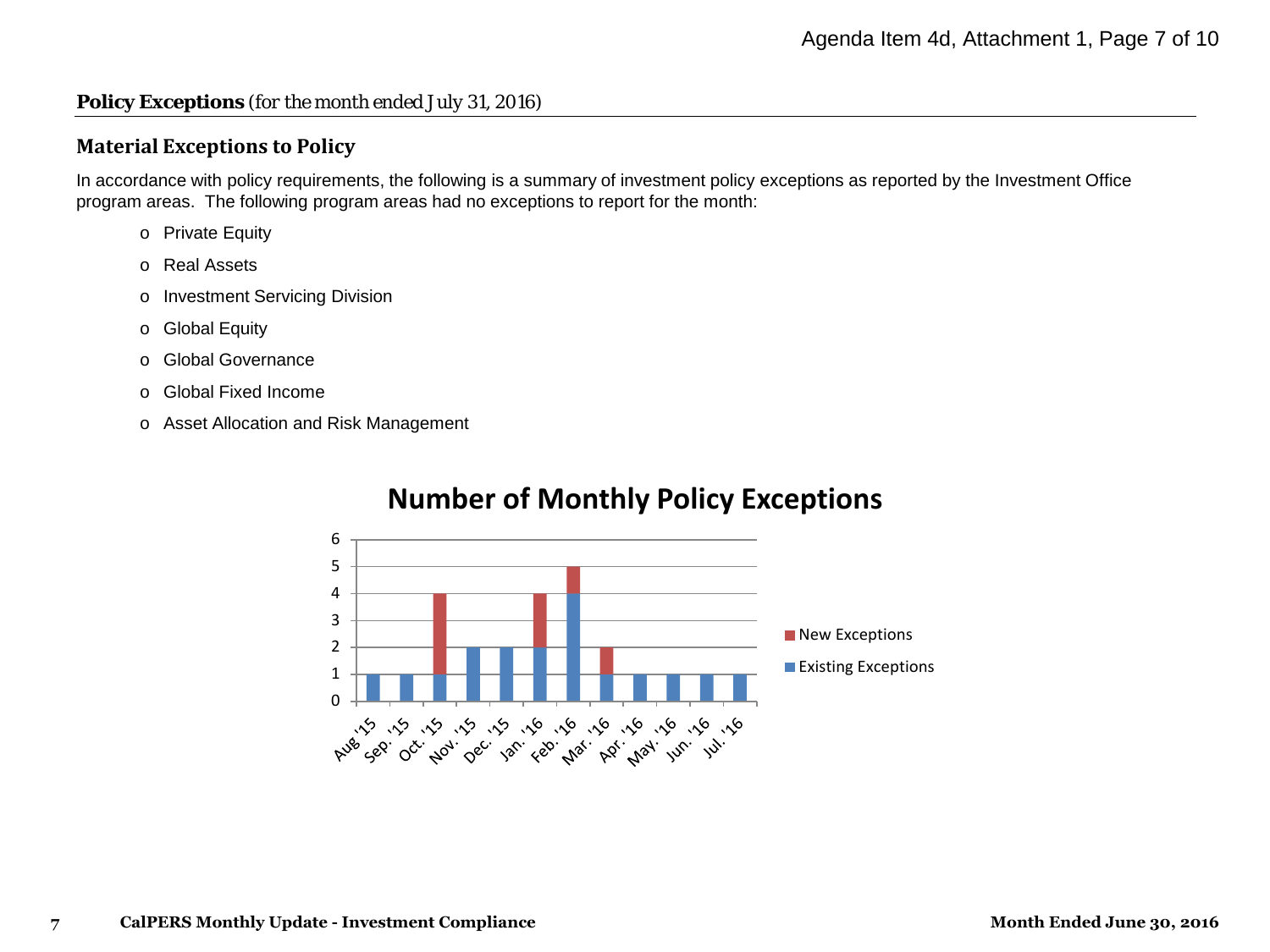#### **Policy Exceptions** *(for the month ended July 31, 2016)*

#### **New:**

| <b>Program Area or</b><br><b>Asset Class</b> | <b>Event Date</b> | <b>Resolution</b><br><b>Date</b> | Policy | <b>Exception Description</b> | <b>Event Description and Resolution (expected) or</b><br><b>Next Steps</b> |
|----------------------------------------------|-------------------|----------------------------------|--------|------------------------------|----------------------------------------------------------------------------|
| No items to report                           |                   |                                  |        |                              |                                                                            |

### **Existing:**

| <b>Program Area or</b><br><b>Asset Class</b> | <b>Event Date</b> | <b>Resolution</b><br><b>Date</b> | <b>Policy</b>                                                                    | <b>Exception Description</b>                                                                                                                                                                                                                                                                                                                                                                                                                                                                                                                                                                                                                                                                                                   | Event Description and Resolution (expected) or<br><b>Next Steps</b>                                                                                                                                                                                                                                                                                                                                                    |
|----------------------------------------------|-------------------|----------------------------------|----------------------------------------------------------------------------------|--------------------------------------------------------------------------------------------------------------------------------------------------------------------------------------------------------------------------------------------------------------------------------------------------------------------------------------------------------------------------------------------------------------------------------------------------------------------------------------------------------------------------------------------------------------------------------------------------------------------------------------------------------------------------------------------------------------------------------|------------------------------------------------------------------------------------------------------------------------------------------------------------------------------------------------------------------------------------------------------------------------------------------------------------------------------------------------------------------------------------------------------------------------|
| Investment Portfolio<br>Analytics            | 3/1/2016          | 9/19/2016<br>(Est.)              | Statement of Investment Policy for Appraisal of<br>CalPERS Real Estate Interests | The Policy requires that the Portfolio Monitoring Unit<br>(Investment Portfolio Analytics or "IPA") will maintain<br>an internal procedure manual ("Manual"), detailing the<br>processes used for confirming the receipt and input of<br>Real Estate partnership financial appraisal information.<br>The Manual is also required to be reviewed annually by<br>both staff and the Board's Real Estate Consultant to<br>ensure that it is consistent with best practices.<br>required by the Policy.<br>The INVO Pricing and Valuation Committee approved<br>Real Estate Valuation Procedures on 7/14/15. These<br>procedures have been in use since that date. This<br>exception relates solely to the related IPA procedures. | An audit of the Real Assets financial reporting process<br>program in March identified that the procedures manual to<br>document the support process for the Policy for Appraisal<br>of CalPERS Real Estate Interests was not maintained by IPA.<br>The IPA internal procedure manual was not maintained at IPA is in the process of drafting new procedures which are<br>projected to be completed by September 2016. |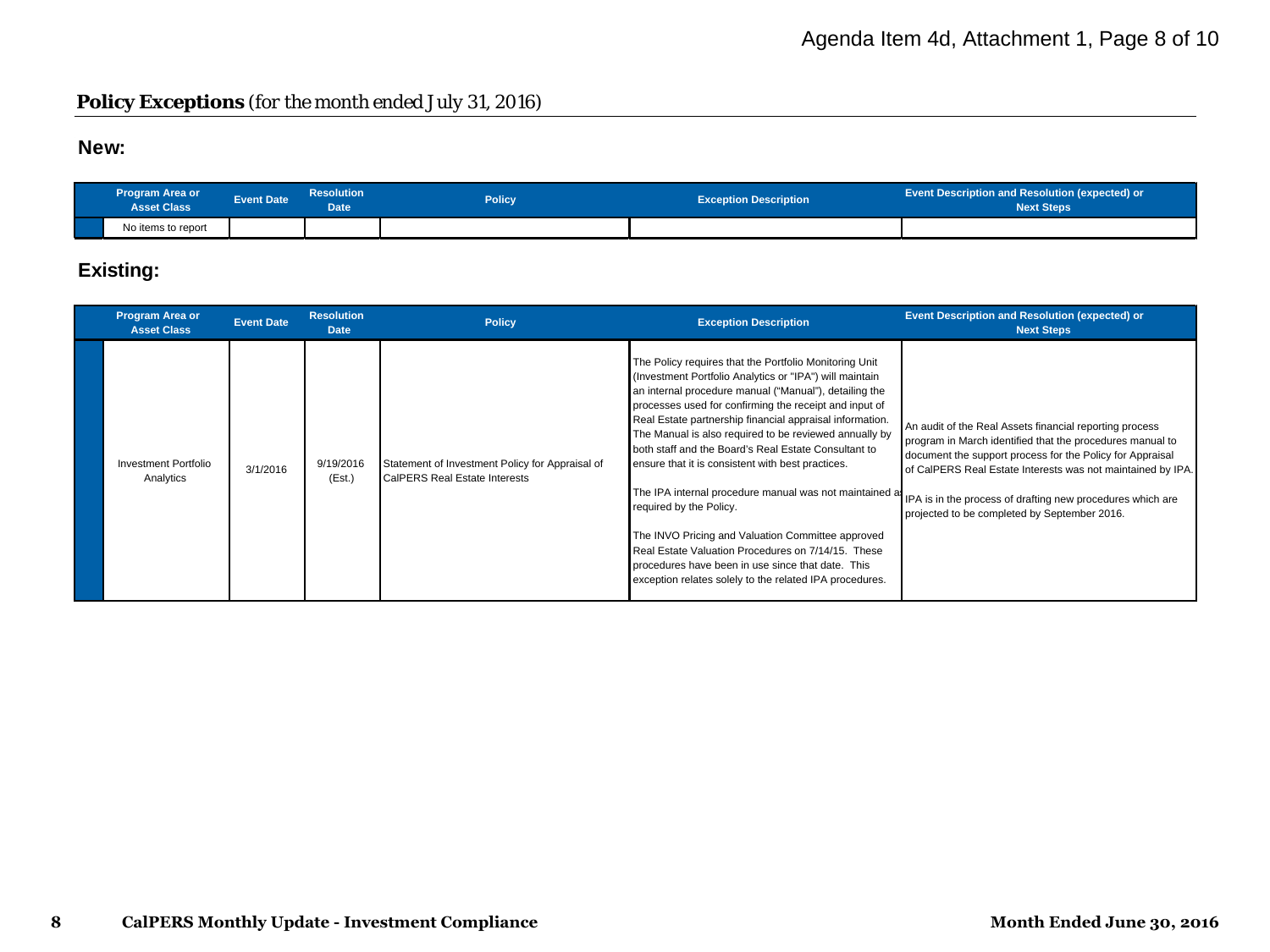# **Disclosure of Closed Session Action Items** *(for the month ended July 31, 2016)*

| <b>Investment Committee</b><br><b>Meeting Date</b> | Aɑenda Item | $\blacksquare$ Investment Committee Action $\blacksquare$ | Vote |
|----------------------------------------------------|-------------|-----------------------------------------------------------|------|
| No items to report                                 |             |                                                           |      |